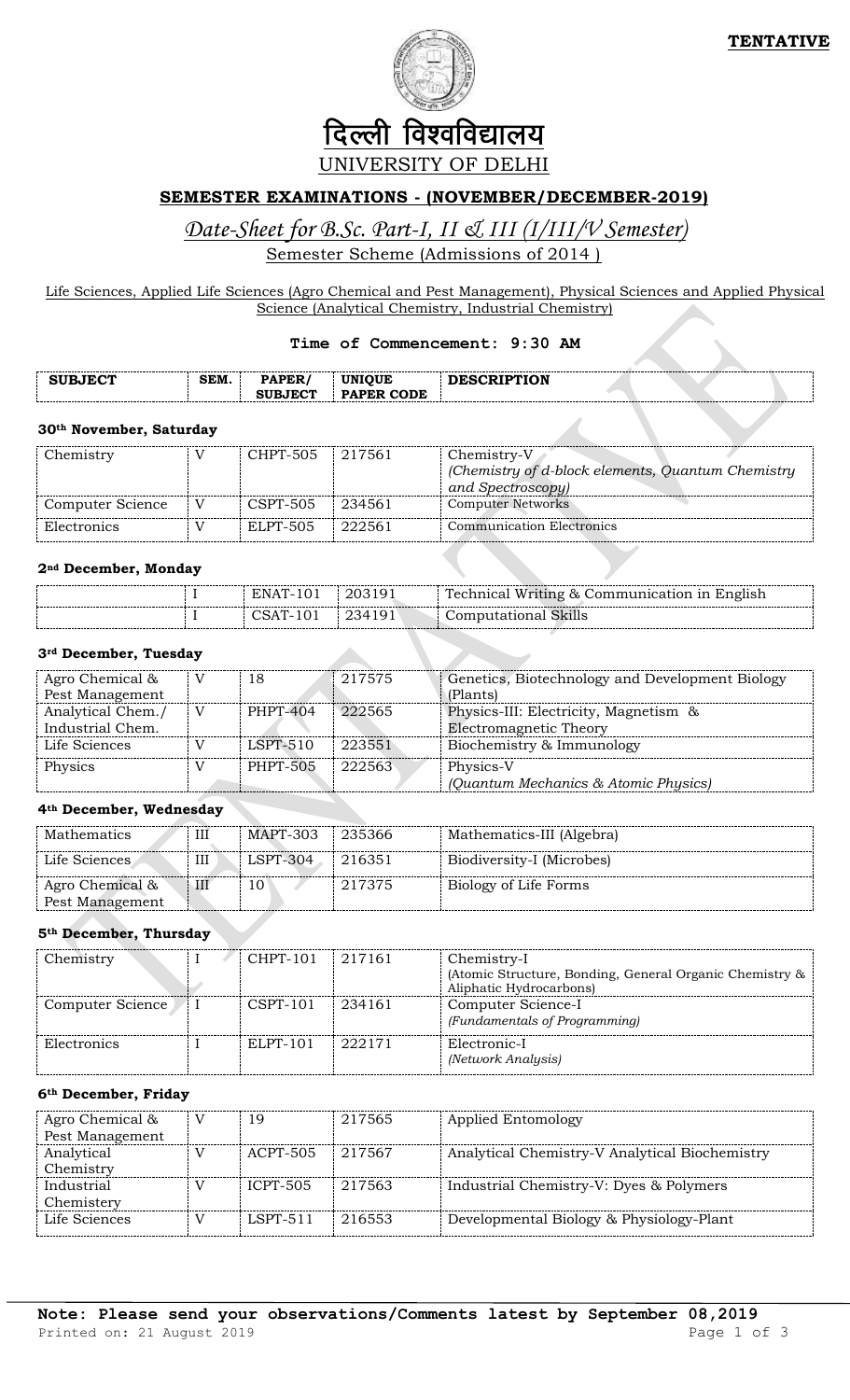### *Tentative date sheet for B.Sc. (Programme) Part I, II & III (Sem. I/III/V) Simultaneous Examinations, Nov/Dec-2019 Contd….*

| <b>SUBJECT</b> | <b>SEM</b> | PAPER/<br><b>SUBJECT</b> | <b>UNIOUE</b><br><b>PAPER CODE</b> | <b>DESCRIPTION</b> |
|----------------|------------|--------------------------|------------------------------------|--------------------|
|                |            |                          |                                    |                    |

### **7th December, Saturday**

| Life Sciences                      | Ш | LSPT-305 | 223353 | Biodiversity-II (Animal)                       |
|------------------------------------|---|----------|--------|------------------------------------------------|
| Physics                            | Ш | PHPT-303 | 222363 | Physics-III<br>(Waves & Optics)                |
| Agro Chemical &<br>Pest Management | Ш |          | 217379 | Biology of Animals Form Structure and Function |

### **9th December, Monday**

| - -<br><u>мл</u> | $\sim$<br>_____ | 1M                            |  |
|------------------|-----------------|-------------------------------|--|
|                  |                 | $\tilde{\phantom{0}}$<br>mnno |  |
|                  |                 |                               |  |

### **10th December, Tuesday**

| Analytical<br>Chemistry | $ACPT-101$ | 217167 | Analytical Chemistry-I     |
|-------------------------|------------|--------|----------------------------|
| Industrial<br>Chemistry | $ICPT-101$ | 217163 | Industrial Chemistry-I     |
| <b>Mathematics</b>      | MACT-303   | 235161 | Mathematics and Statistics |

### **11th December, Wednesday**

| 11 <sup>-</sup> December, wednesday   |   |                 |                                          |
|---------------------------------------|---|-----------------|------------------------------------------|
| Analytical Chem./<br>Industrial Chem. | Ш | CHHT-514 217365 | Biochemistry and Environmental Chemistry |
|                                       |   |                 |                                          |

### **12th December, Thursday**

| Agro Chemical &<br>Pest Management |                | 20              | 217577 | Conventional & Biological Insecticides |
|------------------------------------|----------------|-----------------|--------|----------------------------------------|
| Chemistry                          | $\overline{V}$ | <b>CHCT-501</b> | 217586 | Chemistry-I                            |
| Computer Science                   | V              | $CSCT-501$      | 234563 | Database and Visual Basic              |
| Electronics                        |                | ELCT-501        | 222575 | Electronic Circuits                    |
| Life Science                       |                | $L$ SPT-512     | 216555 | Genetics & Genomics                    |

### **13th December, Friday**

| Life Science                       | Ш   | $LSPT-306$      | 223355 | Introduction to Medical Diagnostics |
|------------------------------------|-----|-----------------|--------|-------------------------------------|
| Agro Chemical &<br>Pest Management | Ш١  | 12              | 217377 | <b>Herbicides</b>                   |
| Industrial<br>Chemistry            | III | <b>ICPT-303</b> | 217363 | Industrial Chemistry-III            |
| Analytical<br>Chemistry            | III | $ACPT-303$      | 217367 | Analytical Chemistry-III            |

### **14th December, Saturday**

| Life Science | '/III | 216/223/151 | Biology-l                 |
|--------------|-------|-------------|---------------------------|
|              |       |             | (Introduction to Biology) |
|              |       |             |                           |

### **16th December, Monday**

| Chemistry        | III | CHPT-303 | 217361 | Chemistry-III<br>(Solutions, Conductance, Electrochemistry and Functional<br>Group Chemistry-2) |
|------------------|-----|----------|--------|-------------------------------------------------------------------------------------------------|
| Computer Science | Ш   | CSPT-303 | 234361 | Computer System Architecture                                                                    |
| Electronics      | Ш   | ELPT-303 | 222361 | Electronic Instrumentation                                                                      |

#### **17th December, Tuesday**

| M.<br>$\sim$<br>. | $\sim$ $\sim$ | $\sim$ $\sim$<br>$\mathbf{r}$<br>MA<br>ついこ | $   -$<br>$\sim$ $\sim$ $\sim$<br>ລດເ | $\mathbf{r}$<br>Mа<br>$\sim$<br>- -- -            |
|-------------------|---------------|--------------------------------------------|---------------------------------------|---------------------------------------------------|
|                   |               |                                            |                                       | $T_{\rm O}$<br>alusis<br>$\sim$ $\sim$ $\sim$<br> |